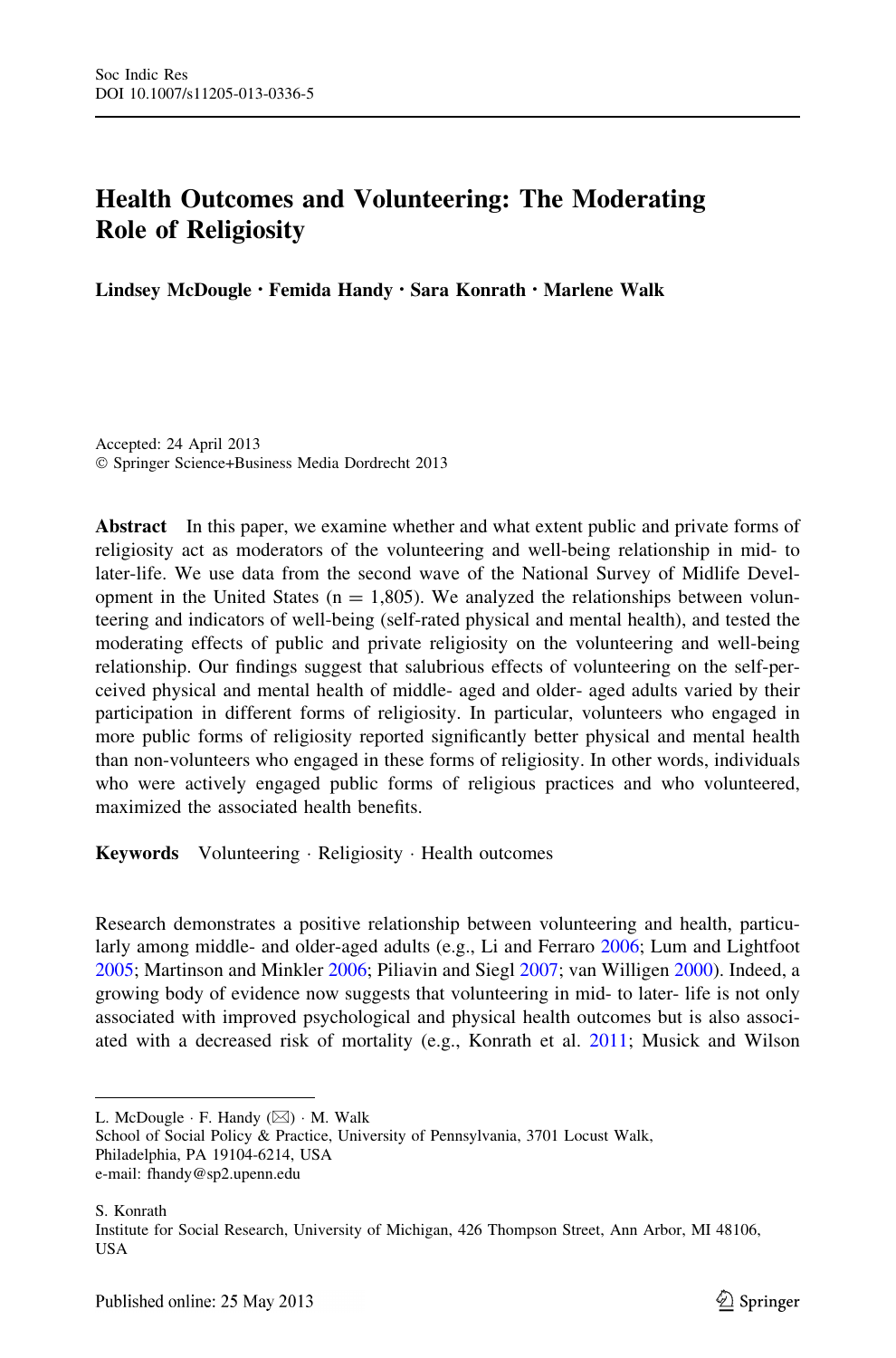[2008\)](#page-14-0). As a result of these health benefits, some gerontological researchers have begun to consider volunteering to be an important part of the positive psychology of ageing. Gottlieb and Gillespie ([2008\)](#page-12-0), for instance, have suggested that ''by volunteering, older adults contribute in meaningful ways to both society and to their own health and quality of life'' (p. 404), and other scholars have gone so far as to suggest that physicians should begin prescribing volunteering in order to promote healthy ageing in older adults (Hirschfelder and Reilly [2007\)](#page-13-0).

National statistics of volunteer rates in the US have consistently shown that volunteering for religious organizations is, by far, the most common form of voluntary participation (Bureau of Labor Statistics  $2011$ ; Musick and Wilson  $2003$ , p. 262).<sup>1</sup> In fact, volunteering has generally been found to be highest among middle- and older- aged adults over the age of forty who are actively involved in religious organizations and who attend religious services on a regular basis (Hodgkinson et al. [1990](#page-13-0); Wilson and Janoski [1995](#page-14-0)). Additionally, more so than other forms of volunteering, volunteering for religious organizations has been shown to provide adults in later life with a greater sense of meaning and purpose (e.g., Morrow-Howell et al. [2003](#page-13-0); Piliavin and Siegl [2007;](#page-14-0) Thoits and Hewitt [2001\)](#page-14-0).

Despite the ubiquity of religiosity-oriented volunteering among this age group and the added benefits that this type of volunteering seems to provide, few studies have examined whether religiosity actually magnifies the well-being benefits derived from volunteering. Social and behavioral scientists, though, have long assumed a buffering role of religious involvement in contributing to positive well-being and to self-perceived quality of life (Thoresen [1999;](#page-14-0) Thoresen and Harris  $2002$ ).<sup>2</sup> Given this link, then, the purpose of this study is to build upon the well-established literature linking volunteering and well-being in mid- to later- life<sup>3</sup> by exploring the potential *moderating* role of religiosity.

Specifically, we examine the relative salience of public (i.e., institutional) and private (i.e., non-institutional) forms of religiosity as moderators of the volunteering and wellbeing relationship using data from the second wave of the National Survey of Midlife Development in the United States (MIDUS II)  $(n = 1,805)$ . Although religion and spirituality scholars have long claimed that religiosity is a complex and multidimensional construct (Glock [1962](#page-12-0); Idler et al. [2003](#page-13-0); Einolf [2013](#page-12-0)), researchers exploring the association between volunteering and health have typically accounted for the influence of religiosity merely by controlling for uni-dimensional indicators of religiosity, such as the frequency of attendance at religious services (e.g., Li and Ferraro [2005;](#page-13-0) Musick et al. [1999;](#page-14-0) Musick and Wilson [2003](#page-14-0); Oman et al. [1999;](#page-14-0) Thoits and Hewitt [2001;](#page-14-0) van Willigen [2000](#page-14-0)). Thus, these studies, although insightful, have not provided us with any information about whether greater religiosity actually enhances the health outcomes of volunteers.

<sup>&</sup>lt;sup>1</sup> There is a difference between volunteering for a religious organization (e.g., teaching church school; serving in the temple soup kitchen) and volunteering through a religious organization (e.g., signing up for a Habitat build with congregation members.

 $2$  Although scholars have identified a positive link between religiosity and well-being, findings from this research have been far from conclusive (see, Thoresen and Harris [2002](#page-14-0)).

<sup>3</sup> Although we focus here on relationships between volunteering and health outcomes of both middle- and older- aged adults, it should be noted that some research suggests that the well-being benefits derived from volunteering may actually be stronger for older adults than for their middle-aged (and even younger) adult counterparts (e.g., Musick and Wilson [2003;](#page-14-0) van Willigen [2000\)](#page-14-0). Volunteering in mid-life, however, still remains an important area of research as functional limitations and poor health may reduce the ability to volunteer in older age.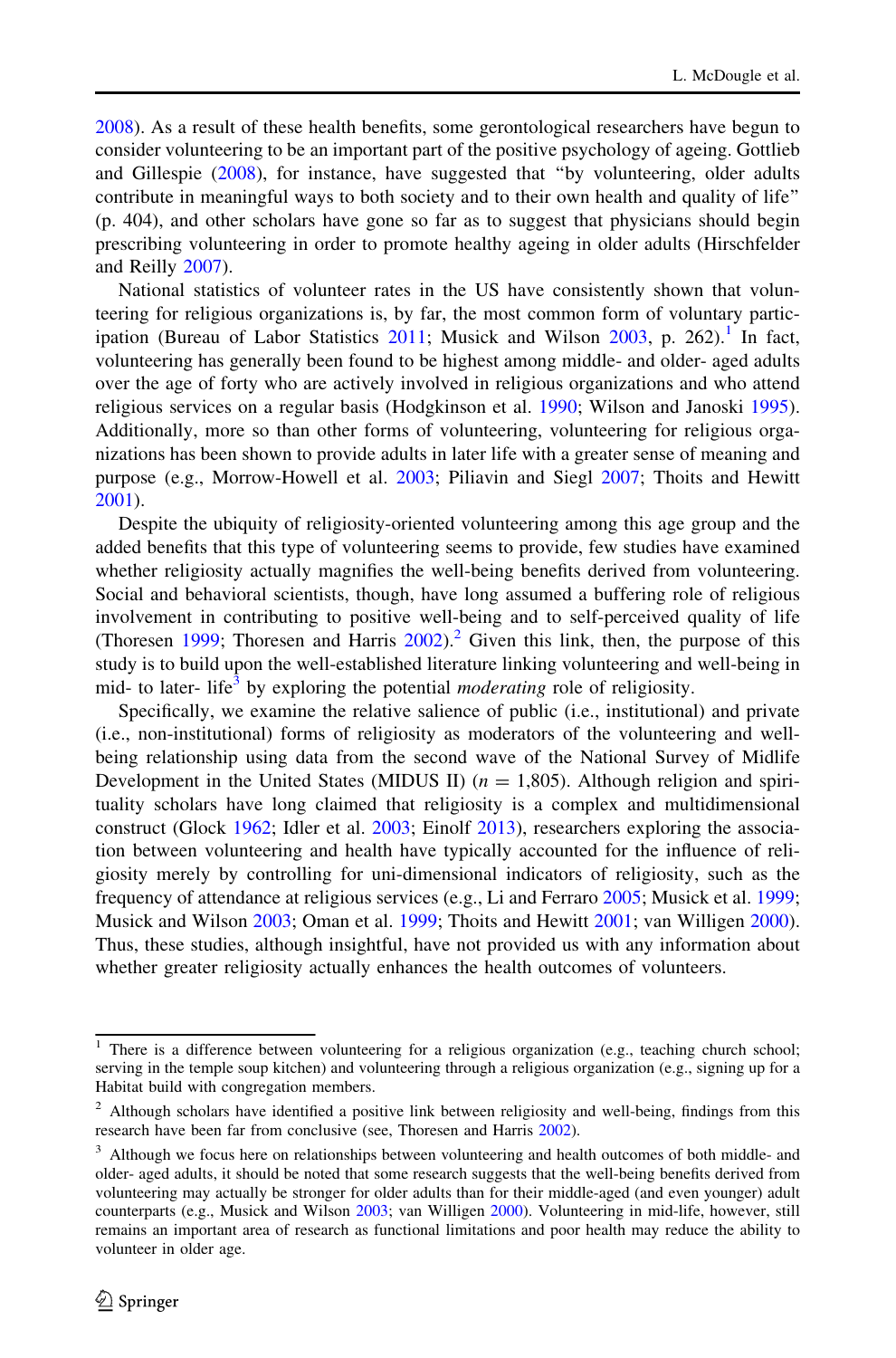## 1 Review of Relevant Literature

In recent decades, research on the association between volunteering and health has increased; and, findings have generally shown that volunteering has a number of beneficial mental and physical health effects, particularly for middle- and older aged adults (for reviews of the literature on volunteering and its relationship to health, see Konrath and Brown [2012](#page-13-0); Wilson [2000](#page-14-0), [2012](#page-14-0)). Indeed, studies have consistently shown that volunteers in mid- to later- life tend to report fewer symptoms of depression (e.g., Borgonovi [2008;](#page-12-0) Glass et al. [2006](#page-12-0); Kim and Pai [2010](#page-13-0); Li and Ferraro [2005](#page-13-0); Lum and Lightfoot [2005;](#page-13-0) Musick and Wilson [2003\)](#page-14-0), increased life satisfaction (van Willigen [2000\)](#page-14-0), and better functional ability and everyday well-being (Greenfield and Marks [2004](#page-13-0); Piliavin and Siegl [2007;](#page-14-0) Thoits and Hewitt [2001\)](#page-14-0). In addition to these beneficial mental and physical health effects, there has even been evidence to suggest that volunteering may contribute to a decreased risk of mortality (Konrath et al. [2011;](#page-13-0) Luoh and Herzog [2002](#page-13-0); Oman et al.  $1999$ ).<sup>4</sup>

A number of studies have begun to explore potential mechanisms linking volunteering to better health outcomes, and have explained the relationship in terms of the presence (or, absence) of various psychosocial factors. For instance, some studies have suggested that the well-being benefits derived from volunteering are likely to occur as a result of reduced stress and "augmented psychological resources" (Wilson [2012](#page-14-0), p. 23). Indeed, several studies have shown that volunteering is associated with an increased ability to cope with stress and stress-related events (Borgonovi [2008;](#page-12-0) Musick and Wilson [2003\)](#page-14-0), particularly in mid- to- later life when shifting roles can result in a loss of identity and self-esteem (Greenfield and Marks [2004\)](#page-13-0). Li and Ferraro [\(2005\)](#page-13-0), for instance, found that older adults who volunteered reported fewer symptoms of depression than those who did not volunteer, and several researchers have found that volunteering in mid- to later- life increases volunteers' self-esteem, perceptions of personal control, sense of purpose in life, and feelings of self-efficacy (e.g., Morrow-Howell et al. [2003;](#page-13-0) Piliavin and Siegl [2007](#page-14-0); Thoits and Hewitt [2001](#page-14-0))—all of which have been linked to more positive health outcomes.

Other studies have suggested that volunteering may contribute to better health outcomes by integrating individuals into a social environment whereby they have access to more (or even better) forms of social support (Musick and Wilson [2003\)](#page-14-0). Volunteer work, for instance, has consistently been shown to increase social network connections and to reduce social isolation (Midlarsky and Kahana [1994;](#page-13-0) Moen et al. [1992\)](#page-13-0); and being less socially isolated has long been linked to lower levels of depression and other positive mental health outcomes (House et al. [1988;](#page-13-0) Lin et al. [1999](#page-13-0); Cacioppo et al. [2010\)](#page-12-0), particularly in mid- to later-life.

In addition to studies attempting to understand the mechanisms through which volunteering affects health, scholars have also begun to examine whether there are differential health effects of volunteering by exploring potential moderating influences. Some of these studies have found that individuals who have fewer social resources tend to reap the greatest health benefits from volunteering (Morrow-Howell et al. [2009](#page-13-0); Musick et al. [1999;](#page-14-0) Piliavin and Siegl [2007\)](#page-14-0), while other studies have found the opposite to be true: that is, the more social resources individuals have, the greater the associated health benefits they derive from participating in volunteer activities. On the one hand, for instance, Greenfield and Marks ([2004\)](#page-13-0) found that older adults who experienced greater role losses in later life

<sup>&</sup>lt;sup>4</sup> For reviews of the literature on volunteering and health, see Grimm et al. [\(2007\)](#page-13-0) Oman ([2007\)](#page-14-0).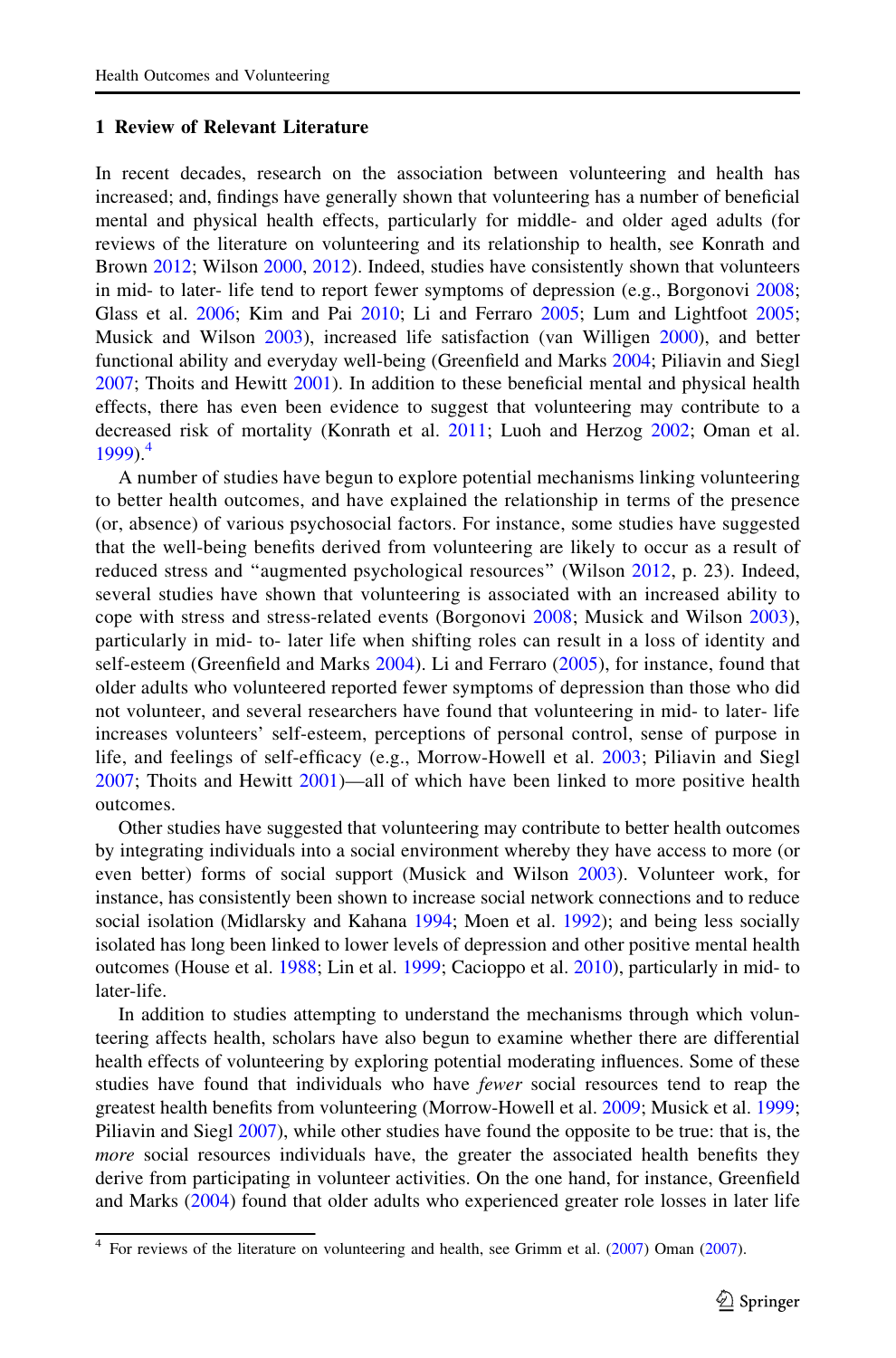(e.g., spousal, employment, parental) benefited more from volunteering than those who experienced fewer role losses in later life. On the other hand, however, Harris and Thoresen [\(2005\)](#page-13-0) found that older adult volunteers who were more integrated into their social environments had a greater reduction in mortality risk than those who were less socially integrated. Similarly, Oman et al. [\(1999](#page-14-0)) found that the protective health effects of volunteering were greatest among older adult volunteers who had stronger social ties. Despite the conflicting nature of these findings regarding the role of social resources in the volunteering and well-being relationship, it is clear that that at least for some individuals, volunteering can result in more beneficial health outcomes than for others. What is less clear, though, is the extent to which religiosity, one of the most influential sociocultural factors motivating voluntary participation, moderates this relationship.

#### 1.1 Religiosity, Volunteering and Health

Scholars have long acknowledged that service to others is a central tenet of most religious faiths, and that religious settings are the most fertile settings for voluntary participation (Bureau of Labor Statistics [2011;](#page-12-0) Musick and Wilson [2003](#page-14-0), p. 262; Wilson [2012](#page-14-0)). As a result, studies of volunteering and well-being have typically included frequency of attendance at religious services as a control variable in order to test whether volunteering is merely an added benefit of being associated with a religious group (e.g., Harris and Thoresen [2005](#page-13-0); Li and Ferraro [2005](#page-13-0); Oman et al.; van Willigen [2000](#page-14-0)). Li and Ferraro ([2005](#page-13-0)) examined the relationship between volunteering and depression in later life and found that church attendance was associated with a decreased risk of depression; and, van Willigen ([2000](#page-14-0)) examined the differential health benefits of volunteering across the life course and found that the relationship between volunteering and selfperceived health increased when religious service attendance was included into the analysis.

The few studies that have examined the moderating influence of religious service attendance on the volunteering and well-being relationship have not produced entirely consistent results. For example, Harris and Thoresen [\(2005](#page-13-0)) found dramatically different effects of volunteering on mortality risk between religious service attenders and nonattenders; and, Oman et al. ([1999\)](#page-14-0) found that volunteering was more protective for individuals who attended religious services more frequently than for those who did not. Ayalon ([2008\)](#page-12-0), however, found no moderating effect of religious service attendance on the relationship between volunteering and mortality among older adults in Israel.

#### 2 The Public and Private Nature of Religiosity

One potential explanation for the discrepancy in findings regarding the moderating role of religious service attendance on the volunteering and well-being relationship may result from how religiosity has been measured. To date, most studies have used frequency of attendance at religious services as the sole measure of religiosity. However, this measure tells us little about the actual depth of an individual's religious identity. In fact, religious service attendance is generally regarded as an *institutional* component of religiosity related to participation in organized religious life. As a result, this measure is unlikely to capture an individual's participation in other more private forms of religious or spiritual practices.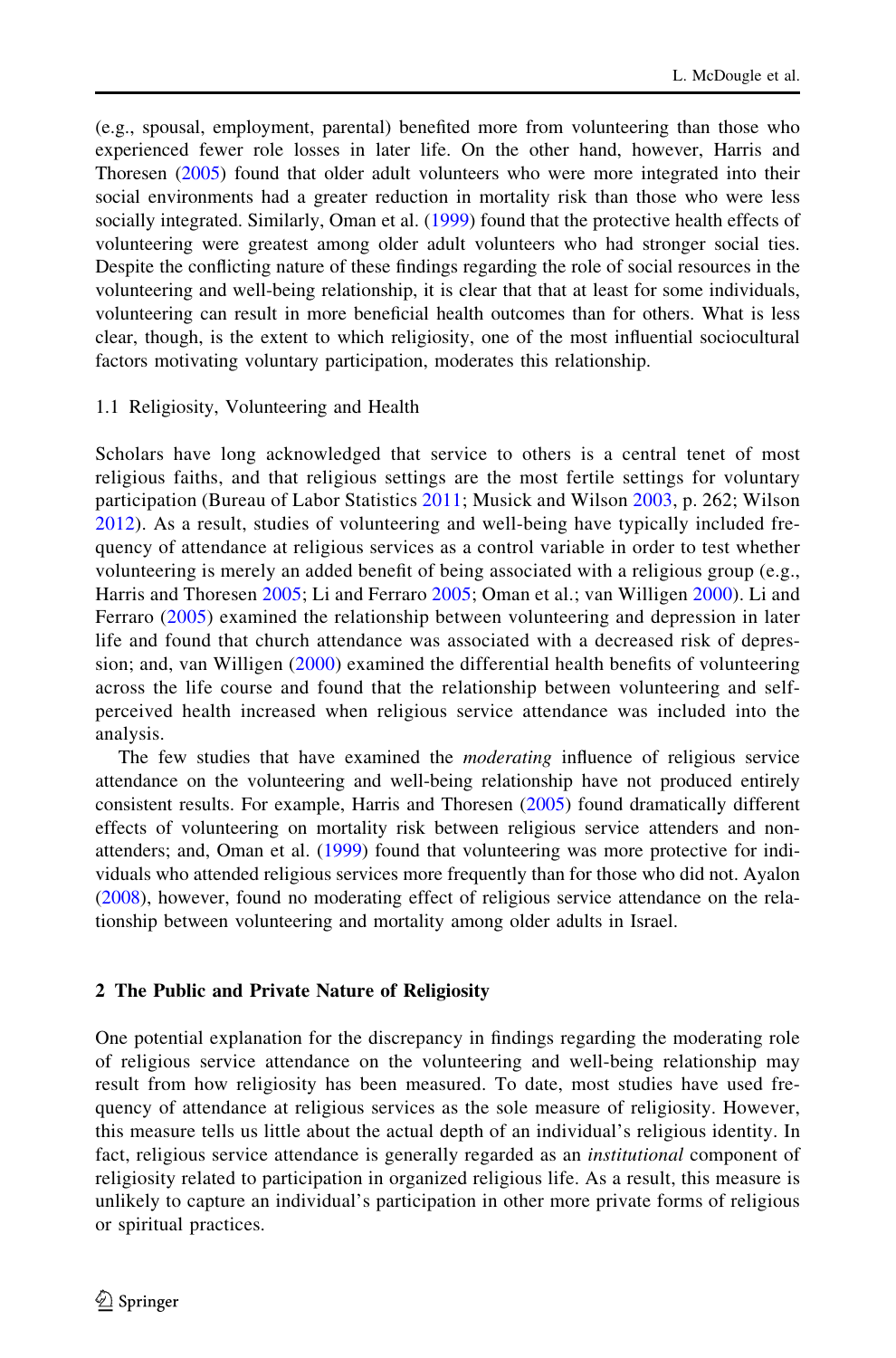Indeed, several scholars have differentiated between public and private domains of religiosity (Einolf [2013](#page-12-0); Husaini et al. [1999](#page-13-0); Idler et al. [2003\)](#page-13-0) and have argued that the concept of religiosity is much more complex than merely attending services at religious institutions (Glock [1962](#page-12-0); Idler et al. [2003;](#page-13-0) Einolf [2013](#page-12-0)). Public domains have generally been thought to relate to institutional religious engagement, while private domains have typically been thought to relate to independent spiritual practices (i.e., religious practices occurring outside of an institution). Thus, it is possible that individuals who self-identify and affiliate with a particular religious community, but do not attend services on a regular basis may not necessarily internalize the norms and values of that community (Wilson and Janoski [1995](#page-14-0), p. 138), while individuals who do not identify with any particular religious community, but who engage in private religious practices may still adhere to certain religious values and traditions.

Both types of religious practices may affect the relationship between volunteering and well-being—although possibly in different ways. Some research, for instance, suggests that while greater participation in public (more institutional) forms of religious practice can decrease the risk of negative health outcomes such as mortality, greater participation in private forms of religious practice may actually be associated with an increased risk of mortality and other adverse health effects (Musick et al. [2004](#page-14-0)). There has, however, been no research exploring whether the relationship between volunteering and health is magnified (or, attenuated) for individuals who engage in different forms of religiosity. Thus, the purpose of this research is to fill this void in the literature.

#### 3 Method

#### 3.1 Data

The data used for the current study comes from the 2005 National Survey of Midlife Development in the United States (MIDUS II). MIDSUS II is a longitudinal follow-up study conducted of a nationally representative sample, in the United States of America, of non-institutionalized adults aged 25 through 74, who were first interviewed in 1995. MI-DUS II contains detailed questions on a wide variety of issues relating to predictors and consequences of midlife development in the areas of physical health, psychological wellbeing, and social responsibility.

Both MIDUS I and MIDUS II were obtained through random digit dialing (RDD), and included an over-sampling of older individuals and men. In addition to participating in the RDD telephone interviews, respondents to both surveys were invited to complete two selfadministered questionnaires (SAQs). In total, 3,034 individuals from MIDUS I completed both the RDD telephone interview and the SAQs. In the second wave of the survey (MIDUS II), 2,257 individuals from the original survey participated in the main RDD telephone interview, and of those individuals 1,805 completed the SAQs.

Similar to previous studies examining the influence of religion and spirituality on aspects of health and well-being (e.g., Greenfield et al. [2009;](#page-13-0) Taniguch and Thomas [2011](#page-14-0)), the current study relies only on data collected in the second wave of the survey (MIDUS II), since several pertinent measures of religiosity were only included at that time  $(n = 1,805)$ . Full details concerning the sample, response rate, weightings, and interview format for both MIDUS I and MIDUS II can be found in the MIDUS codebook, which is available for download from the MIDUS website: [http://www.midus.wisc.edu/.](http://www.midus.wisc.edu/)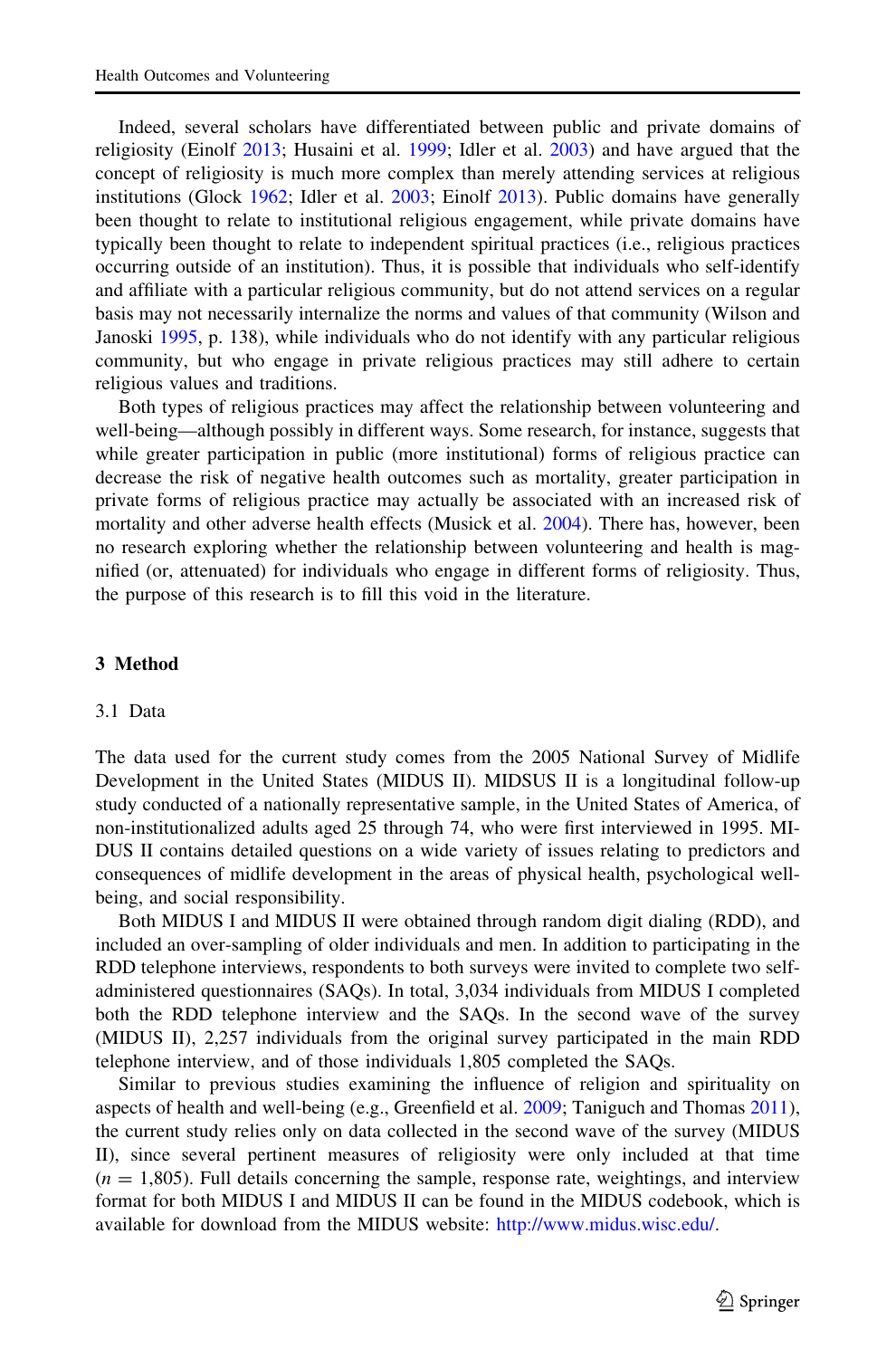# 3.2 Dependent Variable(s)

Information on health outcomes was assessed using two separate indicators of well-being: self-rated physical health and self-rated mental health.<sup>5</sup> Specifically, respondents were asked In general, would you say your physical health is excellent, very good, good, fair, or poor? Respondents were also asked In general, would you say your mental or emotional health is excellent, very good, good, fair, or poor? Response options ranged from 1 to 5, where 1 was recoded to indicate "poor" health and 5 was recoded to indicate "excellent" health.

# 3.3 Independent Variables

# 3.3.1 Volunteer Proclivity

Respondents were asked to report how many hours in the past year they spent volunteering each month in four different areas of voluntary participation: (a) hospital, nursing home, or other health care oriented volunteer work; (b) school or youth-related volunteer work; (c) volunteer work for political organizations or causes; and, (d) volunteer work for any other organization, cause or charity. Volunteer participation was calculated by summing the number of hours across each area to create a single measure of volunteering. Similar to previous research (e.g., Greenfield and Marks [2004](#page-13-0); Taniguch and Thomas [2011](#page-14-0); Son and Wilson [2011](#page-14-0)), a dichotomous indicator of volunteer proclivity was then created where individuals with total volunteer hours of one hour or more per month were classified as ''volunteers'' (coded as ''1''), while individuals with total volunteer hours of zero were classified as ''non-volunteers'' (coded as ''0''). Fifty-three per cent of respondents in MIDUS II indicated that they had volunteered during the study period.<sup>6</sup>

# 3.3.2 Public Religiosity

A scale of public religiosity was created by calculating the standardized mean of four component items assessing aspects of public religious activities (alpha  $= .85$ ). Higher scores on the scale indicated greater public religiosity. Public religiosity was measured by asking respondents to report their frequency of religious or spiritual service attendance, their frequency of participation in religious or spiritual activities. Response options were measured on an ordinal scale that was recoded to range from 1 (''never'') to 6 (''once a day or more''). Respondents were also asked about the importance of religion in their life, and the degree to which they felt religious. Response options to these questions were also measured on an ordinal scale that was recoded to range from 1 (''not at all'') to 4 (''very'').

<sup>5</sup> Correlation between the dependent variables suggests that the measures, although related, are distinct indicators of well-being  $(r = .55)$ .

<sup>6</sup> Given that the volunteering questions in the MIDUS survey were not mutually exclusive, it is uncertain whether or not individuals responded positively to a single volunteer experience by selecting multiple response options. For example, someone who volunteered with an environmental youth services organization may have indicated that he/she participated in "school or youth-related volunteer work" as well as ''volunteer work for any other organization, cause or charity.'' Thus, although some scholars have used total volunteer hours from the MIDUS surveys as a variable in their analyses (see for instance, Einolf [2009\)](#page-12-0), it is uncertain whether these values truly reflect the total time respondents actually spent participating in volunteer activities. As such, total number of volunteer hours was not included in this analysis.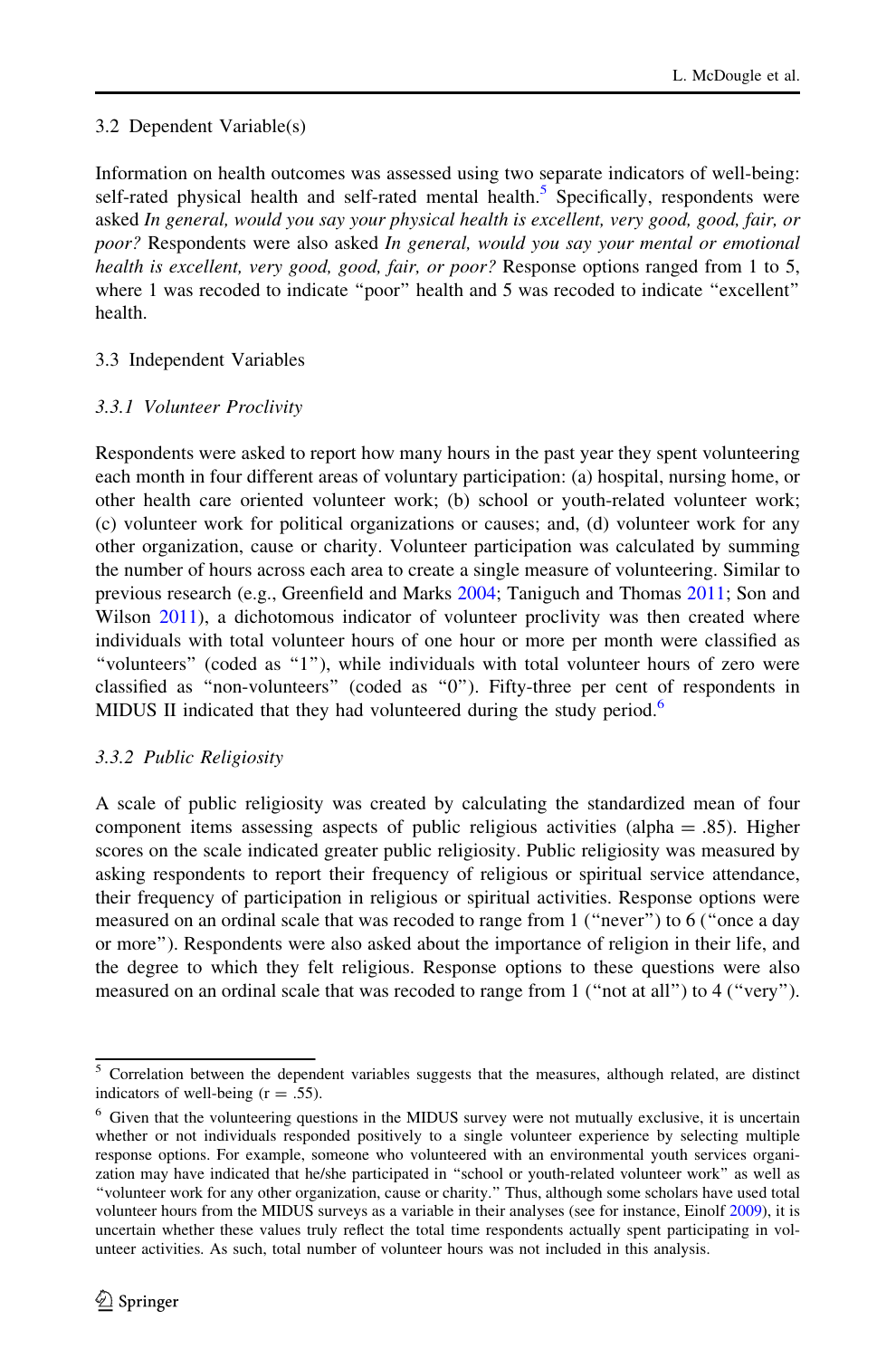# 3.3.3 Private Religiosity

A scale of private religiosity was created by calculating the standardized mean of five component items that assessed aspects of private religious activities (alpha  $=$  .77). Higher scores on the scale indicated greater private religiosity. Private religiosity was measured by asking respondents about the frequency that they: (a) prayed in private, (b) meditated or chanted, and (c) read the Bible or other religious literature. Response options were measured on an ordinal scale and recoded to range from 1 ("never") to 6 ("once a day or more''). Respondents were also asked about the importance of spirituality in their life and the extent to which they felt spiritual. Response options to these questions were also measured on an ordinal scale that was recoded to range from 1 (''not at all'') to 4 (''very'').

## 3.3.4 Control Variables

We controlled for a number of socio-demographic factors known to be associated with both volunteering and health. These included: age, measured as a continuous variable; gender, measured as a dichotomous indicator of female (''0'') and male (''1''); education, measured as a twelve category continuous variable; and, income measured as a continuous variable and standardized.<sup>7,8</sup> In addition to these socio-demographic covariates, we also controlled for functional health limitations, as research has shown such limitations to reduce (or, even prevent) volunteering in mid- to later- life (Li and Ferraro [2005](#page-13-0); Hank and Stuck [2008](#page-13-0)). Functional health limitations were assessed using a two-item standardized scale (alpha  $=$  .79). The first item asked respondents how much their health limited them in doing vigorous activity (such as running and lifting heavy objects). The second item asked respondents how much their health limited them in doing moderate activity (such as bowling and vacuuming).

## 3.4 Analytic Strategy

We modeled the relationship between volunteering and both indicators of well-being using ordinary least squares (OLS) regression.<sup>9</sup> Predictors were sequentially added to both models in order to identify the factors that partially, or fully, explained the relationship. In the first step, only volunteering was entered. In the second step, control variables were added followed by the third step in which predictors relating to both public and private forms of religiosity were added. Finally, to test the moderating effects of public and private

Although other researchers (e.g., Einolf [2013;](#page-12-0) Son and Wilson [2011](#page-14-0)) have controlled for race when using MIDUS data, 90 per cent of the sample (in MIDUS II, in particular) is white; therefore, we excluded race from our analysis.

<sup>&</sup>lt;sup>8</sup> We also estimated the models using the natural log of the income variable. The results (not shown) from these estimations did not alter the substantive findings.

<sup>&</sup>lt;sup>9</sup> OLS regression can often be problematic when estimating a model on an ordinal outcome variable (Long 1997). However, with five or more categories OLS results (which are considered linear probability models, in this instance) can allow for simpler interpretation. Still, in order to verify that our results were not altered by model specification, we also estimated each of the models in this analysis using logit regression analyses. Only our models assessing predictors of mental health status passed the proportionality of odds assumption for ordered logit analysis. Therefore, we estimated our models of physical health status using multinomial regression techniques. In general, most substantive results held, thus leading us to believe that model specification is not a significant concern.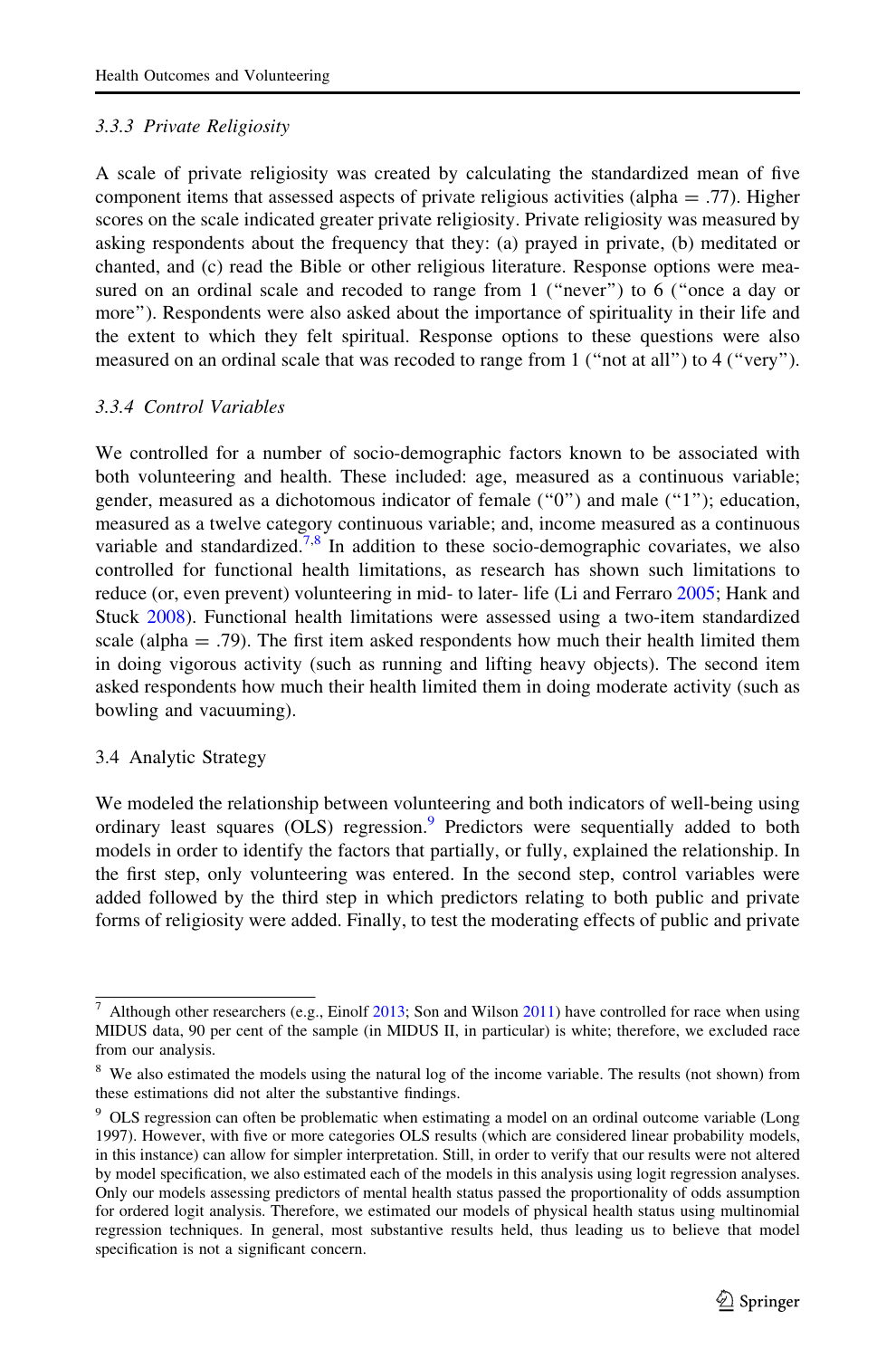religiosity on the volunteering and well-being relationship, we included separate interac-tion terms for volunteer status and both forms of religiosity (Baron and Kenny [1986](#page-12-0)).<sup>10</sup>

#### 4 Findings

Table [1](#page-8-0) reports descriptive statistics for all study variables as well as the inter-correlations among the variables. The means for the dependent variables show that on average respondents rated their mental health status as being slightly better than their physical health. Just over half of the respondents indicated that they had engaged in volunteer service during the study period. Respondents indicated a greater tendency to engage in private forms of religious practice than in public forms of religious practice. This finding is in line with recent trends regarding national religious participation in the US, where studies have shown an overall decline in public religiosity and an increase in spirituality and other forms of private religious activities (e.g., Putnam [2000\)](#page-14-0). The average age of the study sample was fifty-seven, and the sample was split nearly evenly between males and females. On average, respondents reported having some college education, and the average annual income of the sample was just over \$40,000. Our measure of functional health limitations was slightly positively skewed.

Table [2](#page-9-0) presents the results for the analyses assessing predictors of self-rated physical health. In Model 1, consistent with previous research (e.g., Kim and Pai [2010;](#page-13-0) Li and Ferraro [2006;](#page-13-0) Lum and Lightfoot [2005](#page-13-0); Martinson and Minkler [2006](#page-13-0); Piliavin and Siegl [2007;](#page-14-0) van Willigen [2000\)](#page-14-0), volunteer proclivity is significantly related to respondents' selfperceptions of their physical health ( $p < .001$ , 95 % CI [.126, .310]). In Model 2, when controls are included, volunteer proclivity remains significantly related to self-rated physical health ( $p = .041, 95\%$  CI [.004, .170]). Moreover, higher income and education levels are also associated with higher ratings of self-perceived physical health status (income:  $p \lt .001$ , 95 % CI [.053, .144]; education:  $p \lt .001$ , 95 % CI [.019, .039]). Women reported being in better physical health than men ( $p < .001$ , 95 % CI [-.249, -.75]); and as expected, those with fewer functional health limitations reported being in better physical health than those with greater functional health limitations ( $p\lt 0.001$ , 95 % CI [.462, .562]).

In Model 3 when measures of religiosity are included, volunteering continues to remain a significant predictor of self-rated physical health status ( $p = .021, 95\%$  CI [.015, .190]). However, measures of religiosity are also found to influence respondents' ratings of their physical health and well-being. In particular, as engagement in public forms of religiosity increases, respondents are more likely to rate themselves as being in better physical health  $(p = .004, 95\% \text{ CI}$  [.032, .174]). Interestingly, however, engaging in more private forms of religiosity is associated with lower self-perceptions of respondents' physical health status ( $p \lt .001$ , 95 % CI [-.65, -.14]).

To test whether either form of religiosity (i.e., public or private) acts as a moderator in the volunteering and physical health relationship, in Models 4 and 5 we include interaction terms between volunteer proclivity and both measures of religious participation. In Model 3, when volunteer proclivity and public religiosity are considered, the interaction term

<sup>&</sup>lt;sup>10</sup> Missing values for most variables were <3.5 %, and in these cases respondents were excluded from the analysis. However, as is common in survey research, the household income variable had a relatively higher amount of missing data (approximately 8 %). As recommended by Allison ([2001\)](#page-12-0) the use of listwise deletion is sufficient for missing data  $\langle 15 \, \% \rangle$ .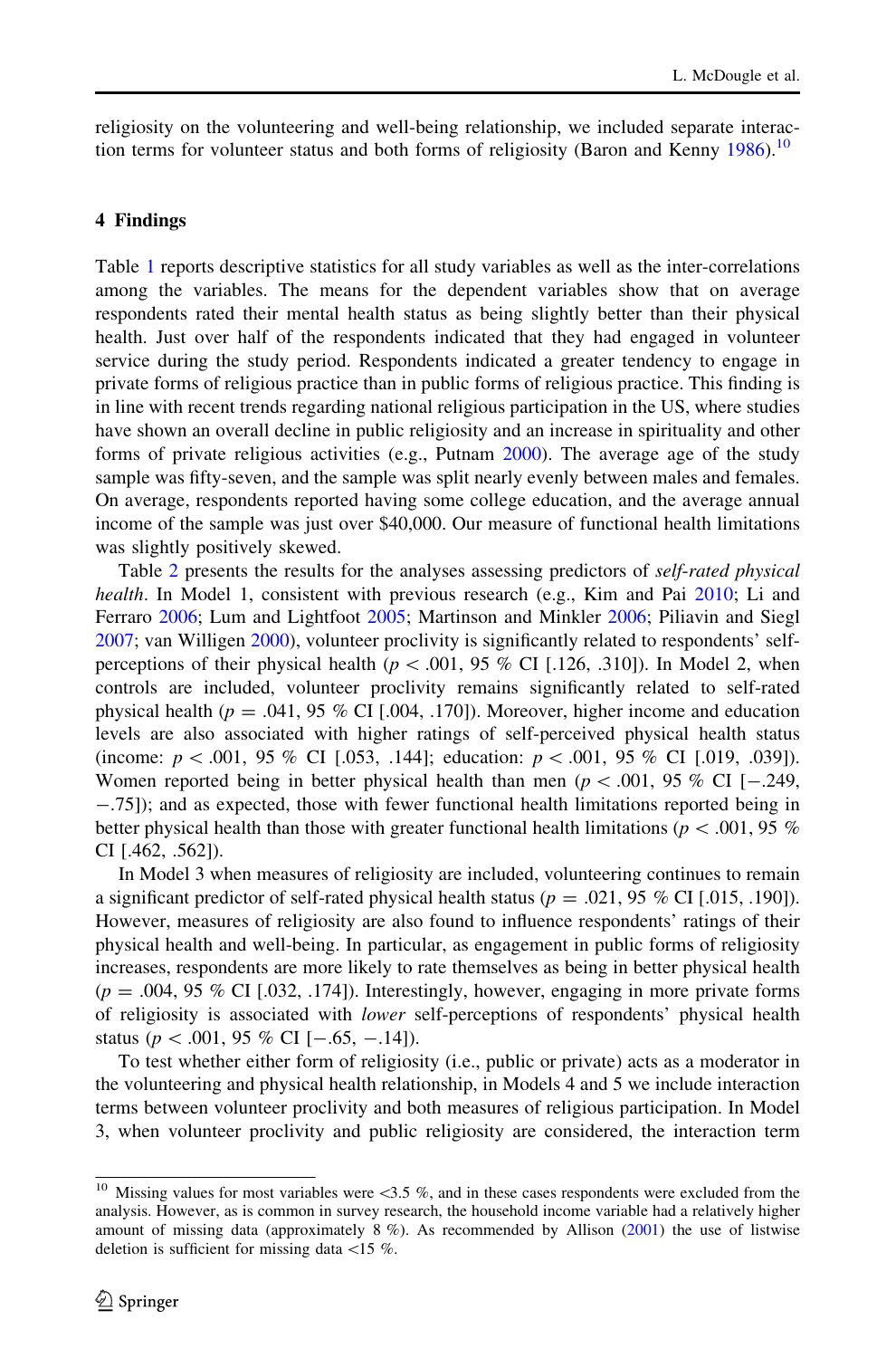<span id="page-8-0"></span>

|                             | <b>Aean</b>                | SD                                          | $\overline{a}$                           | $\ominus$                                            | $\odot$                                                      | ල                                                                                                   | E)                                                                                                                  | ତି                                                      | $\widehat{\circ}$                | E       | ⊗       | ම       | $\frac{10}{2}$ |
|-----------------------------|----------------------------|---------------------------------------------|------------------------------------------|------------------------------------------------------|--------------------------------------------------------------|-----------------------------------------------------------------------------------------------------|---------------------------------------------------------------------------------------------------------------------|---------------------------------------------------------|----------------------------------|---------|---------|---------|----------------|
| Dependent variable(s)       |                            |                                             |                                          |                                                      |                                                              |                                                                                                     |                                                                                                                     |                                                         |                                  |         |         |         |                |
| (1) Physical health         |                            |                                             | 1,804                                    |                                                      |                                                              |                                                                                                     |                                                                                                                     |                                                         |                                  |         |         |         |                |
| (2) Mental health           | 3.50<br>3.77               | $\begin{array}{c} 1.00 \\ 0.93 \end{array}$ | 1,804                                    | $1.00$<br>$0.5$ <sup>*</sup>                         | $\frac{00}{1}$                                               |                                                                                                     |                                                                                                                     |                                                         |                                  |         |         |         |                |
| Independent variable(s)     |                            |                                             |                                          |                                                      |                                                              |                                                                                                     |                                                                                                                     |                                                         |                                  |         |         |         |                |
| (3) Volunteer proclivity    |                            |                                             | 1,805                                    |                                                      |                                                              | 1.00                                                                                                |                                                                                                                     |                                                         |                                  |         |         |         |                |
| (4) Public religiosity      | $0.53$<br>$2.76$<br>$3.22$ | $\begin{array}{c} 0.50 \\ 1.00 \end{array}$ | 1,759<br>1,712                           | $\frac{1}{11}$ = 0.10*                               | $0.10*$<br>0.01<br>0.05                                      | $0.25*$<br>0.17*                                                                                    | 1.00                                                                                                                |                                                         |                                  |         |         |         |                |
| (5) Private religiosity     |                            | 1.07                                        |                                          |                                                      |                                                              |                                                                                                     | $0.70*$                                                                                                             | 00.1                                                    |                                  |         |         |         |                |
| Control variable(s)         |                            |                                             |                                          |                                                      |                                                              |                                                                                                     |                                                                                                                     |                                                         |                                  |         |         |         |                |
| $(6)$ Age                   |                            | 13.00                                       |                                          |                                                      |                                                              |                                                                                                     |                                                                                                                     |                                                         |                                  |         |         |         |                |
| $(7)$ Sex                   | 57.00<br>0.45              | 0.50                                        | $1,805$<br>$1,805$<br>$1,803$<br>$1,803$ | $-0.16*$<br>$-0.02$<br>$0.27*$<br>$0.19*$<br>$0.49*$ | $-0.05$<br>$0.08$<br>$0.13$<br>$0.13$<br>$0.26$ <sup>*</sup> | $0.01$<br>$-0.06$ <sup>*</sup><br>$0.07$ <sup>*</sup><br>$0.12$ <sup>*</sup><br>$0.09$ <sup>*</sup> | $0.17$ <sup>*</sup><br>$-0.15$ <sup>*</sup><br>$-0.10$ <sup>*</sup><br>$-0.06$ <sup>*</sup><br>$-0.06$ <sup>*</sup> | $0.11*$<br>$-0.22*$<br>$-0.54*$<br>$-0.05*$<br>$-0.05*$ | 1.00<br>0.02<br>-0.17*<br>-0.06* | 00.1    |         |         |                |
| (8) Income                  | \$41,847.50                | \$41,024.61                                 |                                          |                                                      |                                                              |                                                                                                     |                                                                                                                     |                                                         |                                  | $0.30*$ | 00.1    |         |                |
| (9) Education               | $7.26$<br>2.96             | 3.94<br>0.97                                |                                          |                                                      |                                                              |                                                                                                     |                                                                                                                     |                                                         |                                  | $0.05*$ | $0.21*$ | 00.1    |                |
| (10) Functional limitations |                            |                                             | 1,781                                    |                                                      |                                                              |                                                                                                     |                                                                                                                     |                                                         |                                  | $0.12*$ | $0.25*$ | $0.12*$ | 001            |

Table 1 Descriptive statistics and inter-correlations Table 1 Descriptive statistics and inter-correlations

Mean values represent percentages for binary variables;  $* p < .05$ Mean values represent percentages for binary variables;  $*_{p}$  < 05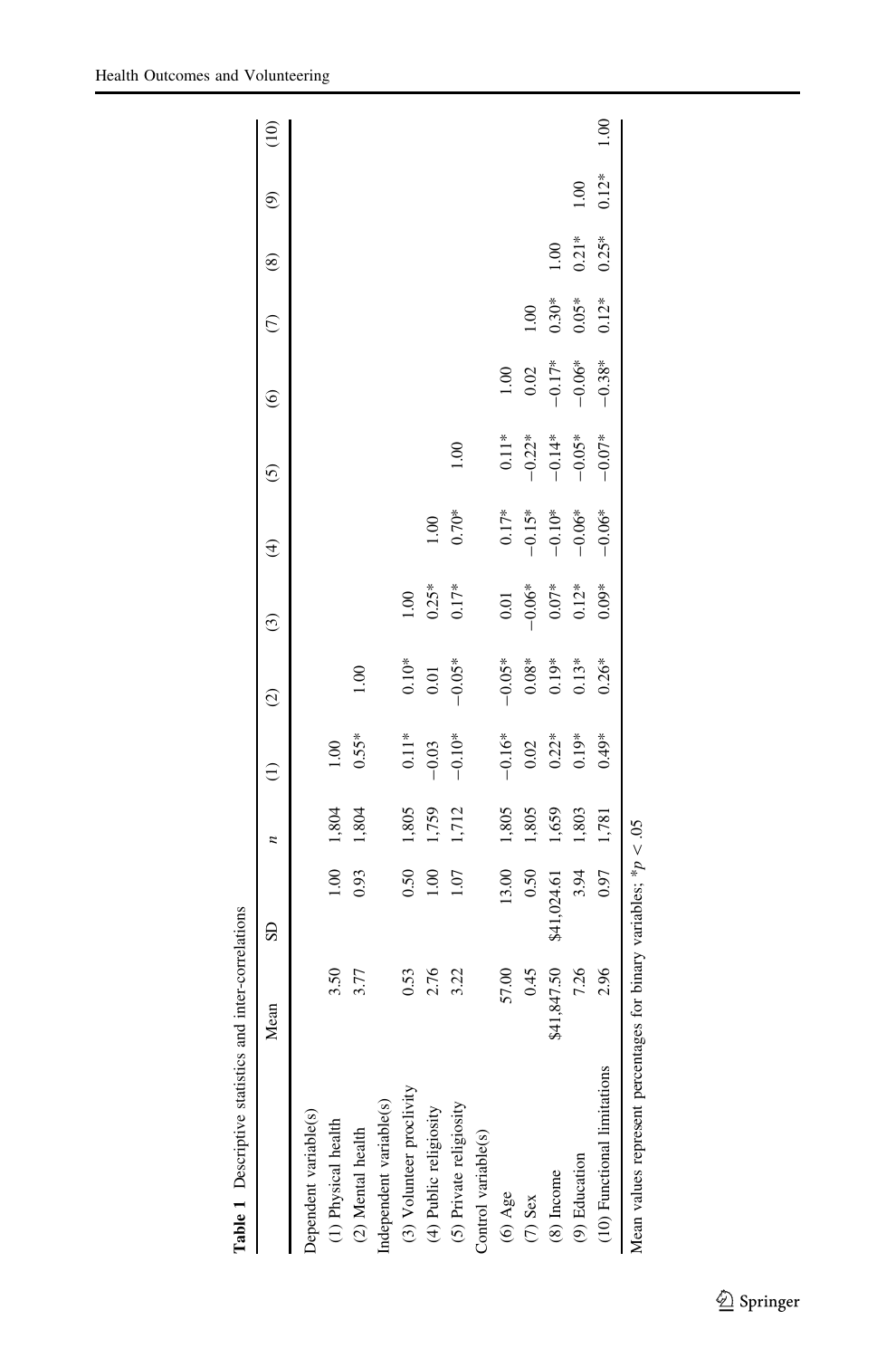|                                                   | Model 1<br>$\beta$ | Model 2<br>β | Model 3<br>$\beta$ | Model 4<br>$\beta$ | Model 5<br>$\beta$ |
|---------------------------------------------------|--------------------|--------------|--------------------|--------------------|--------------------|
| Volunteer proclivity                              | $.218***$          | $.087*$      | $.103**$           | $.112**$           | $.109**$           |
|                                                   | (.047)             | (.042)       | (.045)             | (.045)             | (.045)             |
| Public religiosity                                |                    |              | $.103**$           | .040               | .097**             |
|                                                   |                    |              | (.036)             | (.048)             | (.036)             |
| Private religiosity                               |                    |              | $-.189***$         | $-.186***$         | $-.245***$         |
|                                                   |                    |              | (.039)             | (.039)             | (.047)             |
| Age                                               |                    | .002         | .002               | .002               | .002               |
|                                                   |                    | (.002)       | (.002)             | (.002)             | (.002)             |
| Sex                                               |                    | $-.162***$   | $-.185***$         | $-.186***$         | $-.188***$         |
|                                                   |                    | (.044)       | (.046)             | (.046)             | (.046)             |
| Income                                            |                    | $.099***$    | .090***            | .088***            | .089***            |
|                                                   |                    | (.023)       | (.023)             | (.023)             | (.023)             |
| Education                                         |                    | $.029***$    | .029***            | .029***            | $.029***$          |
|                                                   |                    | (.005)       | (.005)             | (.005)             | (.005)             |
| <b>Functional limitations</b>                     |                    | $.511***$    | $.509***$          | .508***            | $.508***$          |
|                                                   |                    | (.026)       | (.026)             | (.026)             | (.026)             |
| Volunteer proclivity $\times$ public religiosity  |                    |              |                    | $.104*$            | -                  |
|                                                   |                    |              |                    | (.053)             |                    |
| Volunteer proclivity $\times$ private religiosity |                    |              |                    |                    | $.115*$            |
|                                                   |                    |              |                    |                    | (.056)             |
| Constant                                          | 3.384              | 3.203        | 3.217              | 3.204              | 3.210              |
|                                                   | (.034)             | (.112)       | (.115)             | (.115)             | (.115)             |
| $R^2$                                             | .012               | .275         | .282               | .284               | .284               |

<span id="page-9-0"></span>

|  | <b>Table 2</b> Regression results (physical health) |  |  |  |
|--|-----------------------------------------------------|--|--|--|
|--|-----------------------------------------------------|--|--|--|

Scholars often considered significance values ranging between .05 and .10 to represent marginal levels of significance (e.g., Mayou et al. [2000](#page-13-0); Willson [1993](#page-14-0))

Standard errors in parentheses

 $p \le 10$ ; \*  $p \le 0.05$ ; \*\*  $p \le 0.01$ ; \*\*\*  $p \le 0.001$ 

indicates that volunteers with higher public religiosity tend to rate their physical health status as being significantly better ( $p = .049, 95\%$  CI [.000, .208]) than otherwise comparable non-publicly religious volunteers. In Model 4, when the joint influence of volunteering and private religiosity is considered, the interaction term between volunteering and private religiosity is significant, which indicates that a higher level of private religiosity *among volunteers* is associated with *better* self-rated physical health status ( $p = .040$ , 95 % CI [.005, .224]). In other words, while private religiosity has a negative association with the self-perceived physical health of non-volunteers, it is actually beneficial for volunteers to engage in private forms of religiosity.

Table [3](#page-10-0) presents the results for the analyses assessing predictors of *mental health*. In general, many of the same patterns hold as in the case of assessments of physical health. Indeed, engaging in both volunteering and public forms of religiosity is positively related to respondents' assessments of their mental health, while engaging in private forms of religious practice significantly decreases respondents' favorable assessments of their mental health status. The interaction term between volunteer proclivity and public religiosity is only marginally significant ( $p = .087, 95\%$  CI [ $-.014, .204$ ]), such that volunteers who engage in more public forms of religiosity are more likely to rate their mental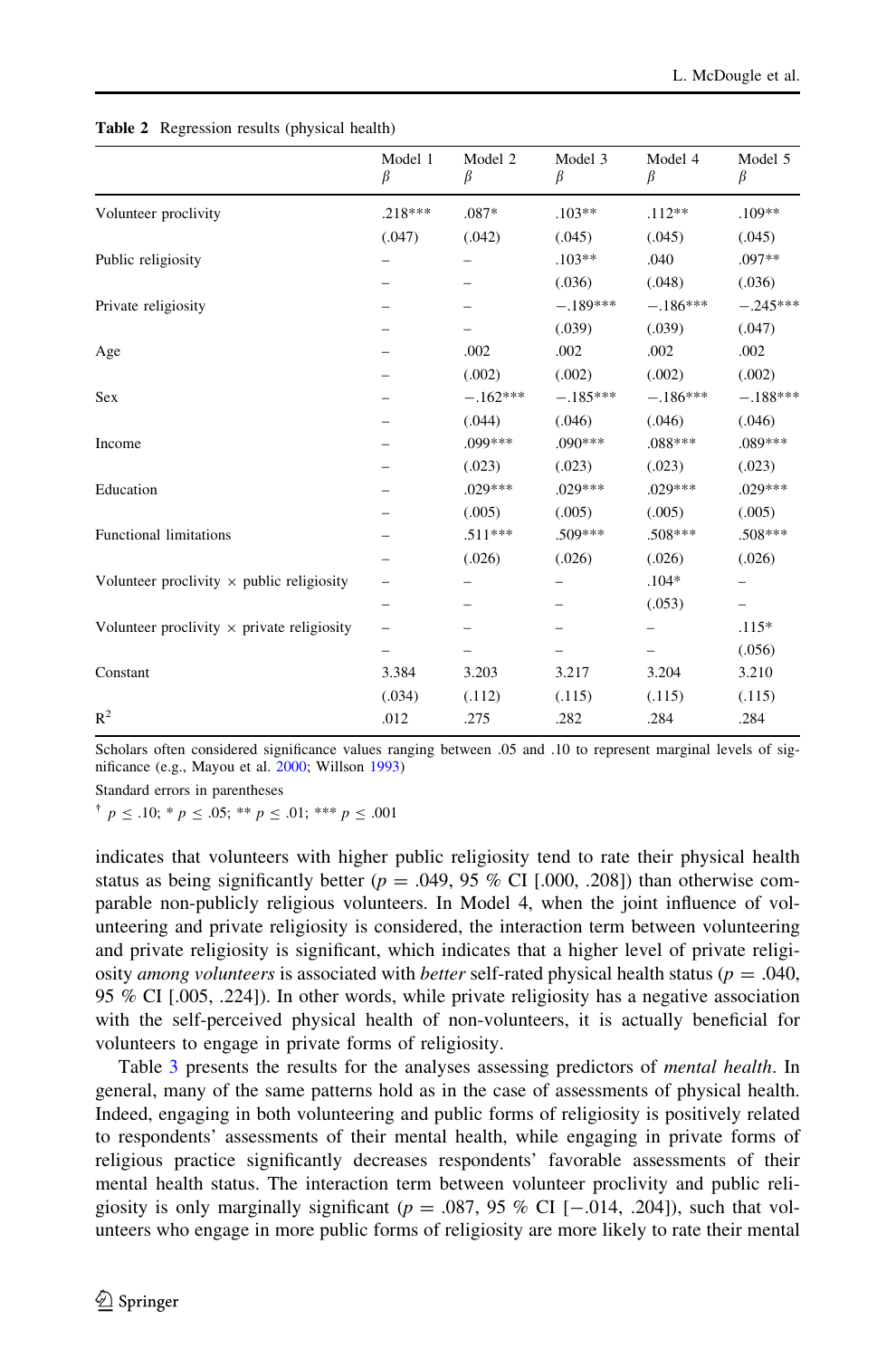|                                                   | Model 1<br>β | Model 2<br>β | Model 3<br>β | Model 4<br>β     | Model 5<br>β |
|---------------------------------------------------|--------------|--------------|--------------|------------------|--------------|
| Volunteer proclivity                              | $.183***$    | $.134**$     | $.138**$     | $.146**$         | $.142**$     |
|                                                   | (.044)       | (.044)       | (.047)       | (.047)           | (.047)       |
| Public religiosity                                |              |              | .089**       | .032             | $.086*$      |
|                                                   |              |              | (.038)       | (.050)           | (.038)       |
| Private religiosity                               |              |              | $-.127***$   | $-.124**$        | $-.167***$   |
|                                                   |              |              | (.040)       | (.040)           | (.049)       |
| Age                                               |              | $.005**$     | $.005**$     | $.005**$         | $.005**$     |
|                                                   |              | (.002)       | (.002)       | (.002)           | (.002)       |
| Sex                                               |              | .035         | .020         | .019             | .018         |
|                                                   |              | (.046)       | (.048)       | (.049)           | (.048)       |
| Income                                            |              | $.103***$    | $.101***$    | $.100***$        | $.101***$    |
|                                                   |              | (.024)       | (.024)       | (.024)           | (.024)       |
| Education                                         |              | $.016**$     | $.016***$    | $.015**$         | $.016**$     |
|                                                   |              | (.006)       | (.006)       | (.005)           | (.006)       |
| <b>Functional limitations</b>                     |              | .229 ***     | $.234***$    | $.233***$        | .233***      |
|                                                   |              | (.027)       | (.027)       | (.027)           | (.027)       |
| Volunteer proclivity $\times$ public religiosity  |              |              |              | $.095^{\dagger}$ |              |
|                                                   |              |              |              | (.055)           |              |
| Volunteer proclivity $\times$ private religiosity |              |              |              |                  | .082         |
|                                                   |              |              |              |                  | (.058)       |
| Constant                                          | 3.673        | 3.321        | 3.291        | 3.280            | 3.286        |
|                                                   | (.0312)      | (.117)       | (.120)       | (.121)           | (.120)       |
| $R^2$                                             | .010         | .091         | .100         | .102             | .102         |

<span id="page-10-0"></span>

|  | Table 3 Regression results (mental health) |  |  |  |
|--|--------------------------------------------|--|--|--|
|--|--------------------------------------------|--|--|--|

Standard errors in parentheses

 $p \leq 0.10; * p \leq 0.05; ** p \leq 0.01; *** p \leq 0.001$ 

health status more favorably. Unlike in the case of ratings of their physical health, however, the interaction term between volunteer proclivity and private religiosity is not statistically significant.

In order to examine these interactions more closely, we split the file by volunteers  $(n = 826)$  and non-volunteers  $(n = 741)$  and examined the effect of the different forms of religiosity within each group, while controlling for all previously mentioned covariates. Table 4 reports these results. As shown, volunteers who engaged in public forms of

Table 4 Regression: split sample volunteers and non volunteers and health outcomes

|                     | Volunteers               |                 | Non-volunteers |                 |
|---------------------|--------------------------|-----------------|----------------|-----------------|
|                     | Mental health            | Physical health | Mental health  | Physical health |
| Public religiosity  | $.111*$                  | $.113*$         | .054           | .077            |
| Private religiosity | $\overline{\phantom{0}}$ | $-.152**$       |                | $-218***$       |

 $p \leq 0.10; * p \leq 0.05; ** p \leq 0.01; *** p \leq 0.001$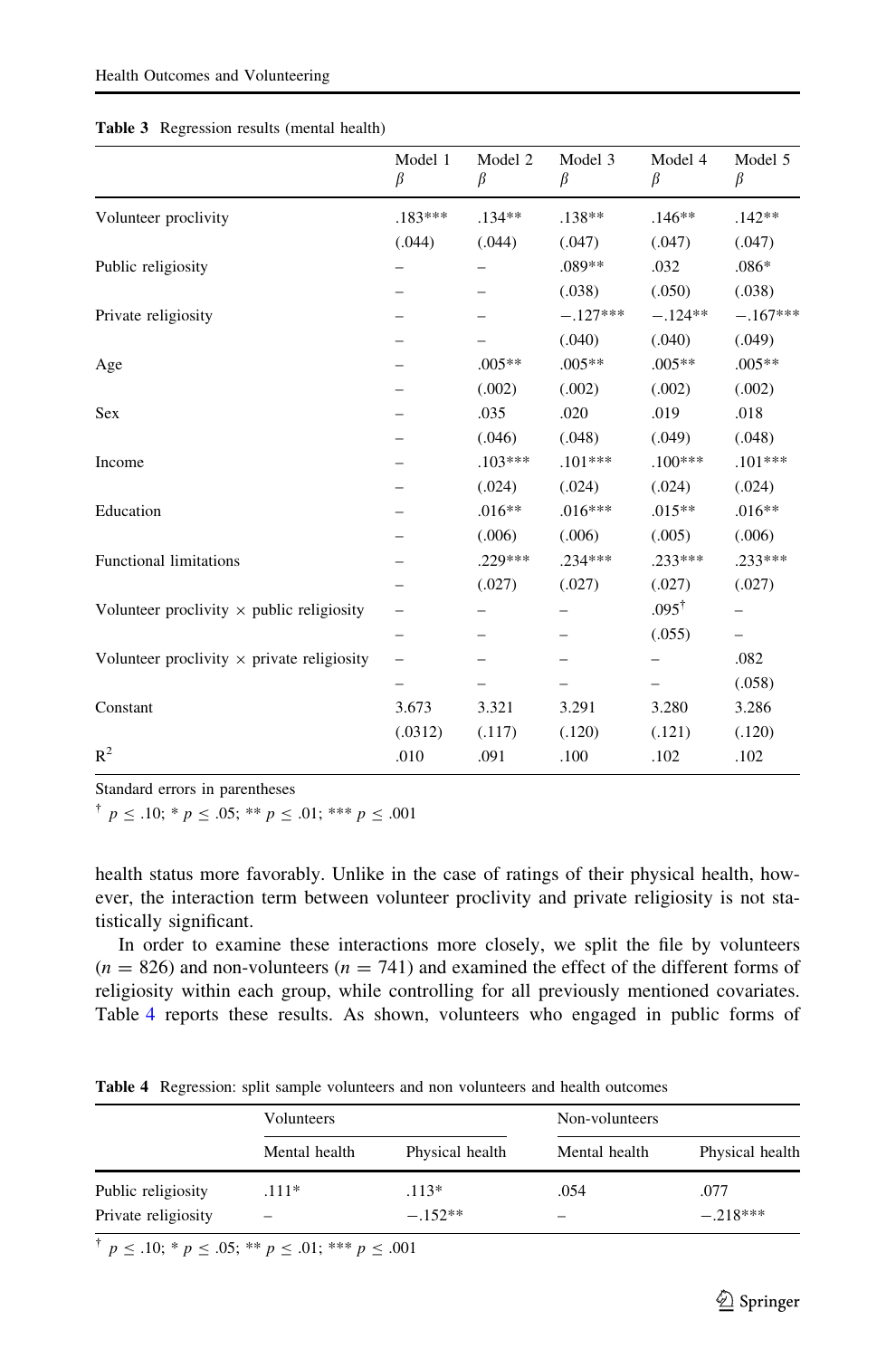religiosity reported significantly better mental ( $p = .022, 95\%$  CI [.016, .206]) and physical health ( $p = .016, 95\%$  CI [.021, .205]) than non-volunteers. Engaging in private forms of religiosity, however, was found to be associated with lower self-reports of positive physical health for both volunteers and non-volunteers—though, as shown from the interaction between volunteering and private religiosity in Table [2,](#page-9-0) these negative effects are slightly attenuated for privately religious volunteers.

## 5 Discussion

In this study we sought to explore the moderating influence of different forms of religiosity on the relationship between volunteering and health outcomes of middle-aged and olderadults. Using data from a nationally representative sample of adults in the United States, we replicated prior research and demonstrated that volunteers tend to report themselves as being in better mental and physical health than non-volunteers, even when controlling for a number of plausible confounding variables (e.g., Li and Ferraro [2006;](#page-13-0) Lum and Lightfoot [2005;](#page-13-0) Martinson and Minkler [2006](#page-13-0); Piliavin and Siegl [2007](#page-14-0); van Willigen [2000](#page-14-0)). We also separately replicated prior research that has found positive health effects associated with greater participation in more public forms of religiosity, and negative health outcomes associated with greater participation in more private forms of religiosity (Musick et al. [2004\)](#page-14-0).

The most important contribution of the current research, however, is our finding that the salubrious effects of volunteering on the physical and mental health of middle- aged and older- adults varied by participation in different forms of religiosity. Indeed, when we examined the moderating influence of public religiosity in the volunteering and well-being relationship we found that volunteers who engaged in more public forms of religiosity reported being in significantly better physical and mental health than volunteers who engaged in less public forms of religiosity. In other words, in order to maximize the health benefits associated with volunteering, individuals also needed to be actively engaged in some form of public religious practice. Thus, not only may middle- and older- age adults be more likely to volunteer for religious organizations (as studies have consistently shown), but the public nature of their religious participation may also be linked to the beneficial health effects that they experience.

When we examined the moderating influence of private religiosity, the results are even more interesting. Although private religiosity was found to be associated with poor selfrated physical health status (but not mental health status) for both volunteers and nonvolunteers; private religiosity was still associated with better self-rated physical health among volunteers. As a result, it is possible that in order to make up for the negative effects of engaging in more private forms of religiosity, individuals need to have the social outlet of volunteering—or, perhaps even other forms of social engagement.

One potential theoretical explanation for the moderating effects of these different forms of religiosity may be found in social support theory (Lakey and Cohen [2000\)](#page-13-0). Indeed, it may be likely that publicly religious volunteers are not only giving support but also receiving support from a social group, while privately religious volunteers are giving support, but not necessarily receiving the social support they would get from a religious community. In other words, privately religious volunteers may be internalizing their issues, while publicly religious volunteers may be engaging in organizations that provide them with a network of social support and activities that buffer them from unhealthy environments and stressful situations.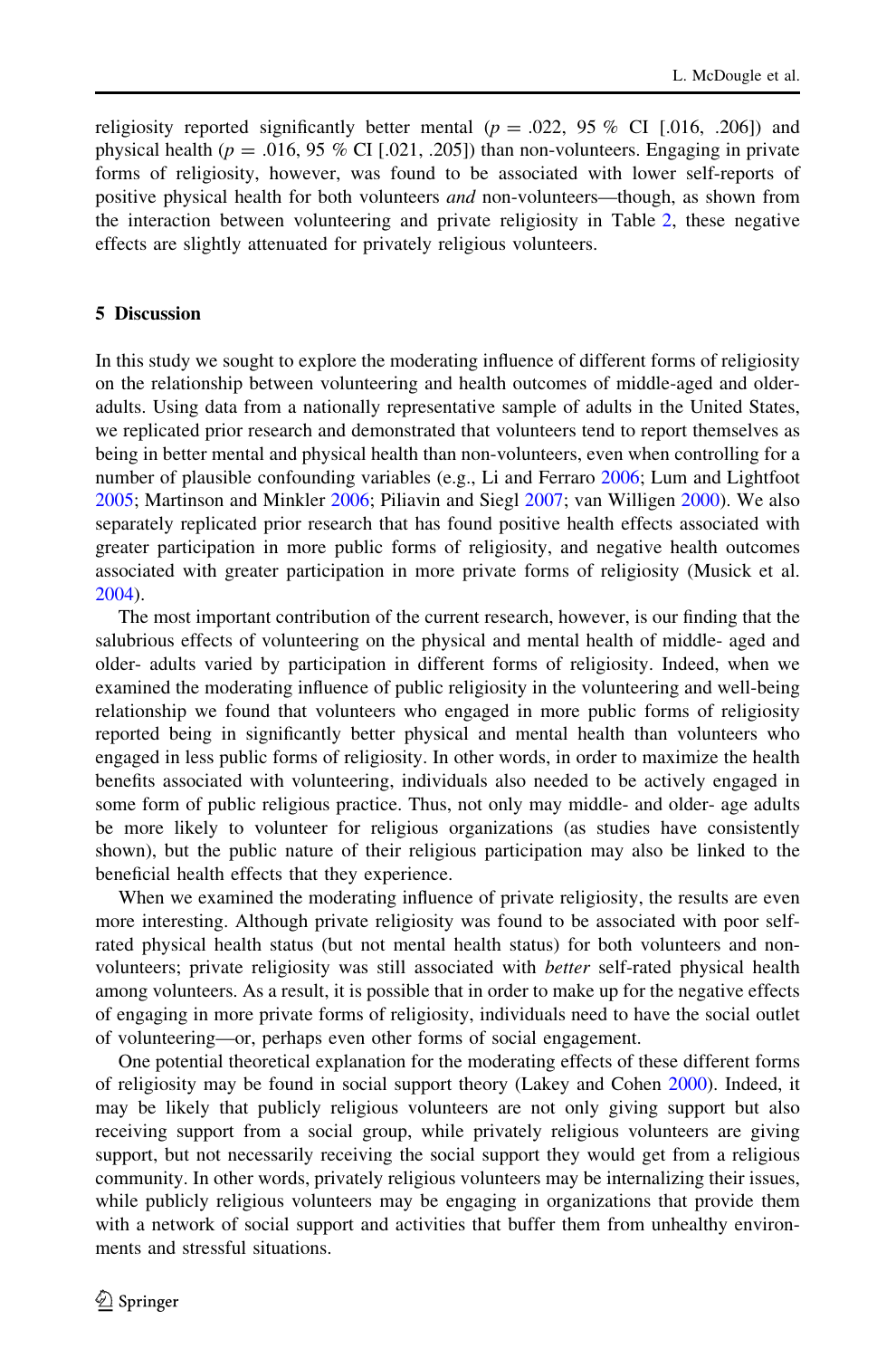<span id="page-12-0"></span>Another potential explanation is that volunteers who are publicly religious may experience enhanced health benefits because of value congruence (Midlarsky and Kahana [2007\)](#page-13-0). Most religious traditions strongly value pro-social behavior, and this is often operationalized as practical acts of love and service to others. Publicly religious individuals who volunteer may experience benefits from living in accordance with their personal values. Finally, it is also likely that volunteering and public religiosity involves ''stepping out'' of the house. Indeed research has found that older adults who are more religious have higher levels of physical activity compared to their less religious counterparts (Kim and Sobal [2004](#page-13-0); Roff et al. [2005](#page-14-0)); and, volunteering has long been associated with increased physical activity (Tan et al. [2006,](#page-14-0) [2009](#page-14-0)).

Overall, however, these explanations are only speculative. Given the cross-sectional nature of the data used in this analysis we cannot determine whether healthier people are more likely to engage in volunteering or more likely to be involved in institutional religious activity. Moreover, given that respondents in the MIDUS survey were asked about their self-reported health status, it is possible that these reports do not align with their actual health. Thus, future research should explore the moderating influence of different forms of religiosity on the volunteering and well-being relationship using more objective measures, such as physician diagnosed illnesses, physiological indicators of health and well-being (e.g. cortisol, immune markers), and mortality. Future work should also employ longitudinal methods to increase our confidence in the causal direction of the effects. Despite these limitations, we uncovered an important pattern: volunteers who are publicly religious (or religious people who volunteer) experience the greatest health benefits. The practical implications of such findings are notable, and based on this study we would advise non-volunteers and privately religious individuals on the salubrious effects of ''stepping out.''

Acknowledgments Partial support for this research was gratefully received from a grant by the Robert Wood Johnson Foundation Health & Society Scholars Program at the University of Pennsylvania.

#### **References**

Allison, P. (2001). *Missing data*. Thousand Oaks California: Sage.

- Ayalon, L. (2008). Volunteering as a predictor of all-cause mortality: What aspects of volunteering really matter? International Psychogeriatrics, 20(5), 1000–1013.
- Baron, R. M., & Kenny, D. A. (1986). The moderator-mediator variable distinction in social psychological research: Conceptual, strategic and statistical considerations. Journal of Personality and Social Psychology, 51(6), 1173–1182.
- Borgonovi, F. (2008). Doing well by doing good: The relationship between formal volunteering and selfreported health and happiness. Social Science and Medicine, 66(11), 2321–2334.
- Bureau of Labor Statistics (2011). Volunteering in the United States. Retrieved August 28, 2012, from <http://www.bls.gov/news.release/volun.toc.htm>.
- Cacioppo, J. T., Hawkley, L. C., & Thisted, R. A. (2010). Perceived social isolation makes me sad: 5-year cross-lagged analyses of loneliness and depressive symptomatology in the Chicago Health, Ageing, and Social Relations Study. Psychology and Ageing, 25(2), 453–463.
- Einolf, C. (2009). Will the boomers volunteer during retirement? Comparing the baby boom, silent and long civic cohorts. Nonprofit and Voluntary Sector Quarterly, 38(2), 181–199.
- Einolf, C. (2013). Daily spiritual experiences and prosocial behavior. Social Indicators Research, 110(1), 71–87.
- Glass, T. A., Mendes de Leon, C. F., Bassuk, S. S., & Berkman, L. F. (2006). Social engagement and depressive symptoms in late life. Journal of Ageing and Health, 18(4), 604–628.
- Glock, C. Y. (1962). On the study of religious commitment. Religious Education, 57(4), 98–110.
- Gottlieb, B., & Gillespie, A. (2008). Volunteerism, health, and civic engagement among older adults. Canadian Journal on Ageing, 27(4), 399–406.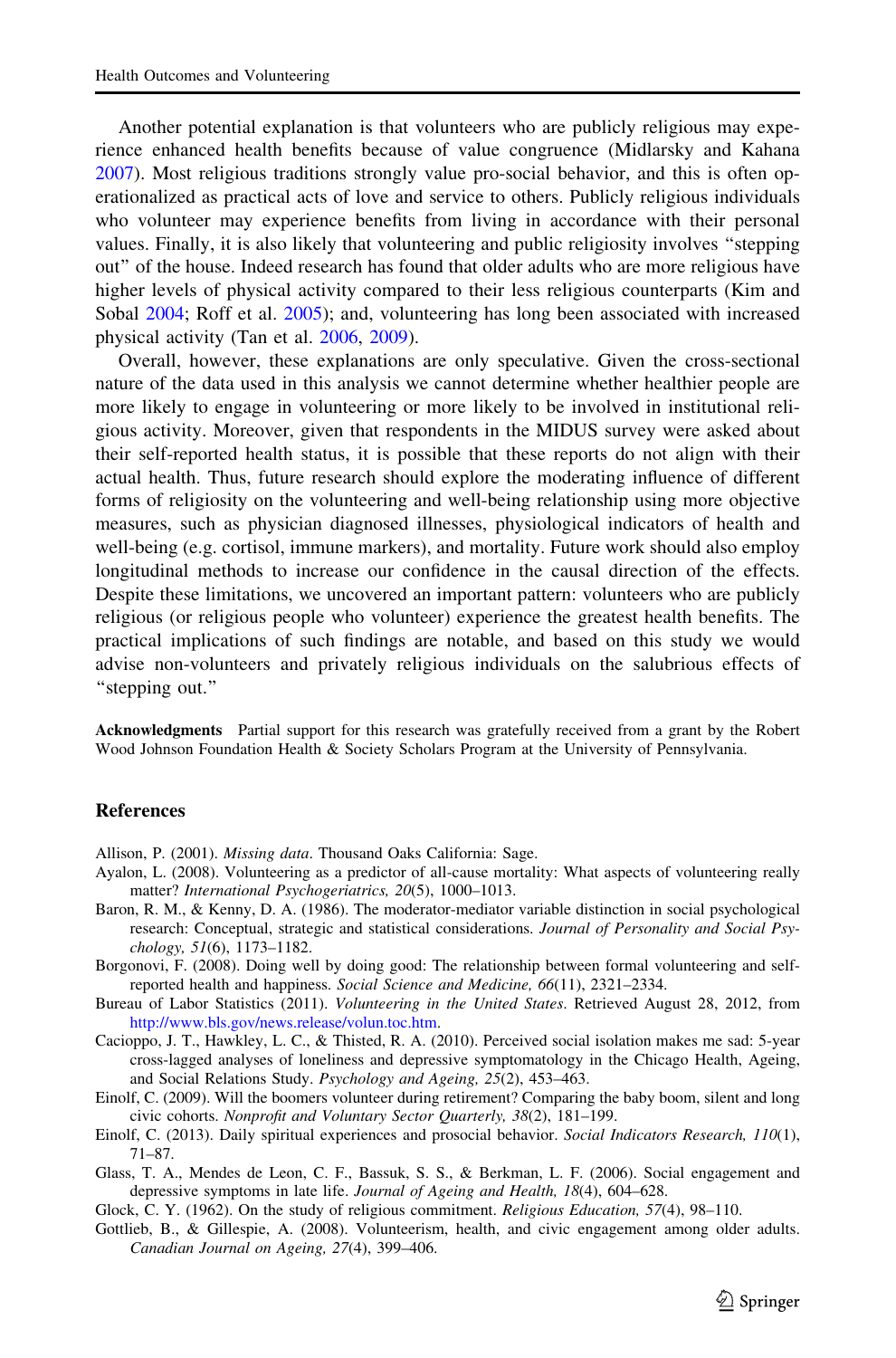- <span id="page-13-0"></span>Greenfield, E. A., & Marks, N. F. (2004). Formal volunteering as a protective factor for older adults' psychological well-being. Journal of Gerontology, 59B(5), S258–S264.
- Greenfield, E. A., Vaillant, G. E., & Marks, N. F. (2009). Do formal religious participation and spiritual perceptions have independent linkages with diverse dimensions of psychological well-being? Journal of Health and Social Behavior, 50(2), 196–212.
- Grimm, R, Jr, Spring, K., & Dietz, N. (2007). The health benefits of volunteering: A review of recent research. Washington, DC: Corporation for National and Community Service, Office of Research and Policy Development.
- Hank, K., & Stuck, S. (2008). Volunteer work, informal help, and care: Further evidence for 'linked' productive activities at older ages. Social Science Research, 37(4), 1280–1291.
- Harris, A. H., & Thoresen, C. E. (2005). Volunteering is associated with delayed mortality in older people: Analysis of the Longitudinal Study of Ageing. Journal of Health Psychology, 10(6), 739–752.
- Hirschfelder, M. A., & Reilly, S. L. (2007). Rx: Volunteer a prescription for healthy aging. In S. G. Post (Ed.), Altruism and health: Perspective from empirical research (pp. 116–140). New York: Oxford University Press.
- Hodgkinson, V. A., Weitzman, M. S., & Kirsch, A. D. (1990). From commitment to action: How religious involvement affects giving and volunteering. Faith and philanthropy in America: Exploring the role of religion in America's voluntary sector. San Francisco: Jossey-Bass Nonprofit Sector Series.
- House, J. S., Landes, K. R., & Umbertson, D. (1988). Social relationships and health. Science, 214, 540–545.
- Husaini, B. A., Blasi, A. J., & Miller, O. (1999). Does public and private religiosity have a moderating effect on depression? A bi-racial study of elders in the American south. International Journal of Ageing and Human Development, 48(1), 63–72.
- Idler, E. L., Musick, M. A., Ellison, C. G., George, L. K., Krause, N., Ory, M. G., et al. (2003). Measuring multiple dimensions of religion and spirituality for health research. Research on Ageing, 25(4), 327–365.
- Kim, J., & Pai, M. (2010). Volunteering and trajectories of depression. Journal of Ageing and Health, 22(1), 84–105.
- Kim, K. H. C., & Sobal, J. (2004). Religion, social support, fat intake and physical activity. Public Health Nutrition, 7(06), 773–781.
- Konrath, S., & Brown, S. (2012) The effects of giving on givers. In R. Nicole, & M. Newman (Eds.), Handbook of Health and Social Relationships. APA Books.
- Konrath, S., Fuhrel-Forbis, A., Lou, A., & Brown, S. (2011). Motives for volunteering are associated with mortality risk in older adults. Health Psychology, 31(1), 87–96.
- Lakey, B., & Cohen, S. (2000). Social support theory and selecting measures of social support. In S. Cohen, L. U. Gordon, & B. H. Gottlieb (Eds.), Social support measurement and interventions: A guide for health and social scientists. New York: Oxford.
- Li, Y., & Ferraro, K. F. (2005). Volunteering and depression in later life: Social benefit or selection processes? Journal of Health and Social Behavior, 46(1), 68–84.
- Li, Y., & Ferraro, K. F. (2006). Volunteering in middle and later life: Is health a benefit, barrier, or both? Social Forces, 85(1), 497–519.
- Lin, N., Ye, X., & Ensel, W. M. (1999). Social support and depressed mood: A structural analysis. *Journal* of Health and Social Behavior, 40(4), 344–359.
- Lum, T. Y., & Lightfoot, E. (2005). The effects of volunteering on the physical and mental health of older people. Research on Ageing, 27(1), 31–55.
- Luoh, M., & Herzog, A. R. (2002). Individual consequences of volunteer and paid work in old age: Health and mortality. Journal of Health and Social Behavior, 43(4), 490–509.
- Martinson, M., & Minkler, M. (2006). Civic engagement and older adults: A critical perspective. The Gerontologist, 46(3), 318–324.
- Mayou, R. A., Ehlers, A., & Hobbs, M. (2000). Psychological debriefing for road traffic accident victims Threeyear follow-up of a randomised controlled trial. The British Journal of Psychiatry, 176(6), 589–593.
- Midlarsky, E., & Kahana, E. (1994). Altruism in later life. Thousand Oaks, CA: Sage.
- Midlarsky, E., & Kahana, E. (2007). Altruism, well-being, and health in late life. In Stephen Post (Ed.), Altruism and health: Perspectives from empirical research. New York: Oxford University Press.
- Moen, P., Dempster-McClain, D., & Williams, R. M. (1992). Successful ageing: A life course perspective on women's multiple roles and health. American Journal of Sociology, 97(6), 1612–1638.
- Morrow-Howell, N., Hinterlong, J., Rozario, P., & Tang, F. (2003). Effects of volunteering on the wellbeing of older adults. Journals of Gerontology. Series B, Psychological Sciences and Social Sciences, 58(3), S137–S145.
- Morrow-Howell, N., Hong, S., & Tang, F. (2009). Who benefits from volunteering? Variations in perceived benefits. The Gerontologist, 49(1), 91–102.